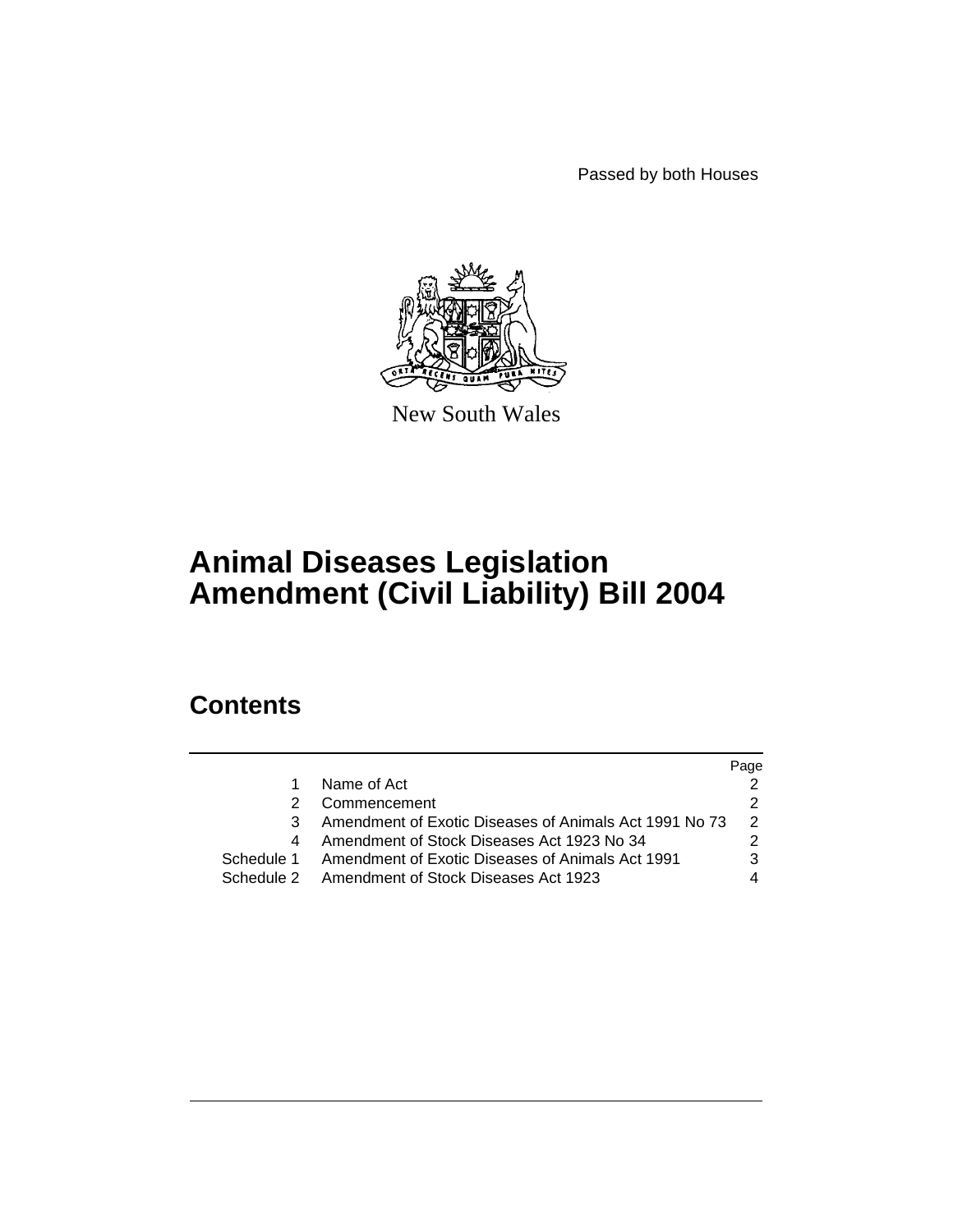*I certify that this PUBLIC BILL, which originated in the LEGISLATIVE ASSEMBLY, has finally passed the LEGISLATIVE COUNCIL and the LEGISLATIVE ASSEMBLY of NEW SOUTH WALES.*

> *Clerk of the Legislative Assembly. Legislative Assembly, Sydney, , 2004*



New South Wales

## **Animal Diseases Legislation Amendment (Civil Liability) Bill 2004**

Act No , 2004

An Act to amend the *Exotic Diseases of Animals Act 1991* and the *Stock Diseases Act 1923* to provide protection from civil liability for the disclosure of information in accordance with those Acts; and for other purposes.

*I have examined this Bill, and find it to correspond in all respects with the Bill as finally passed by both Houses.*

*Chairman of Committees of the Legislative Assembly.*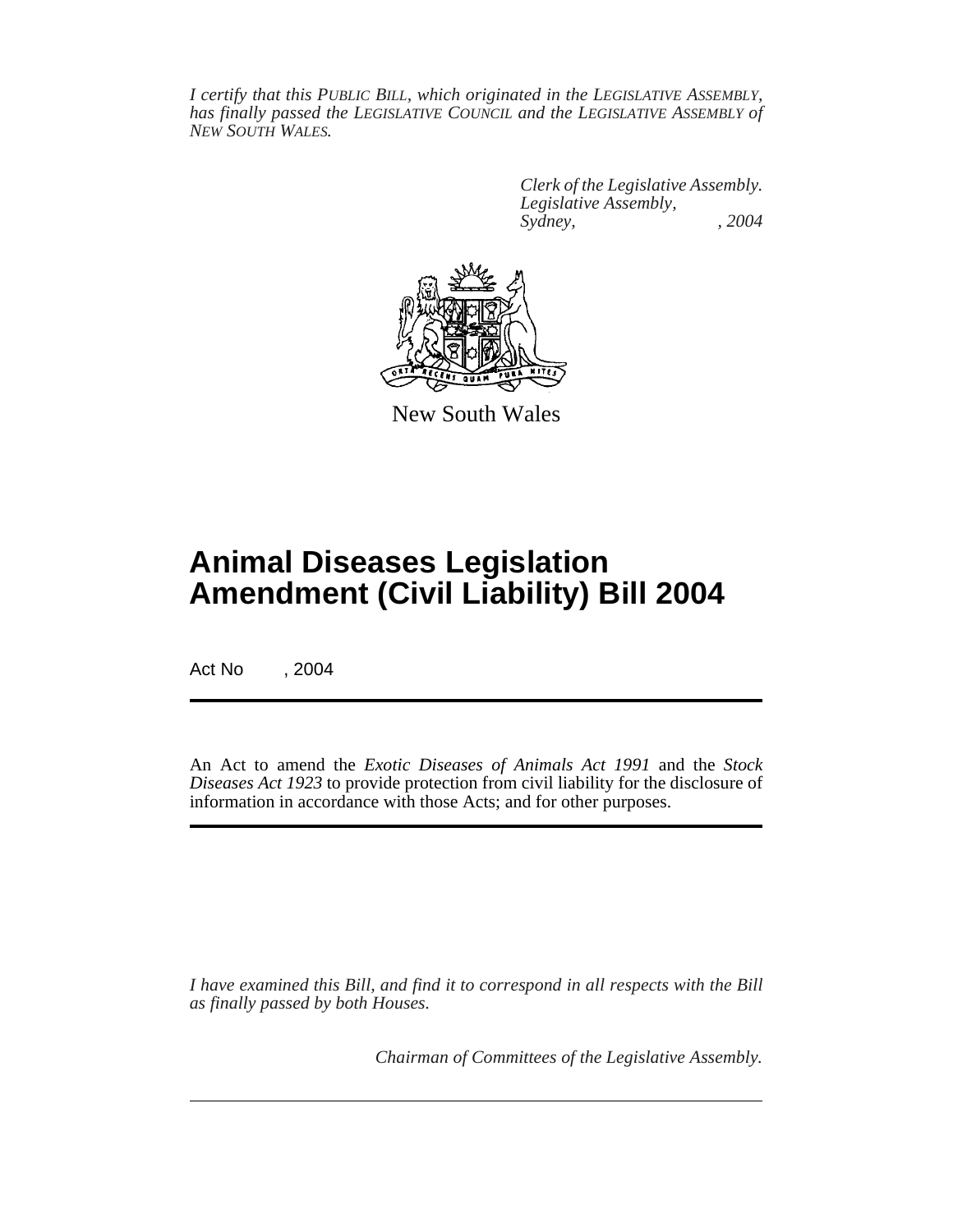## **The Legislature of New South Wales enacts:**

## **1 Name of Act**

This Act is the *Animal Diseases Legislation Amendment (Civil Liability) Act 2004*.

## **2 Commencement**

This Act commences on the date of assent to this Act.

## **3 Amendment of Exotic Diseases of Animals Act 1991 No 73**

The *Exotic Diseases of Animals Act 1991* is amended as set out in Schedule 1.

## **4 Amendment of Stock Diseases Act 1923 No 34**

The *Stock Diseases Act 1923* is amended as set out in Schedule 2.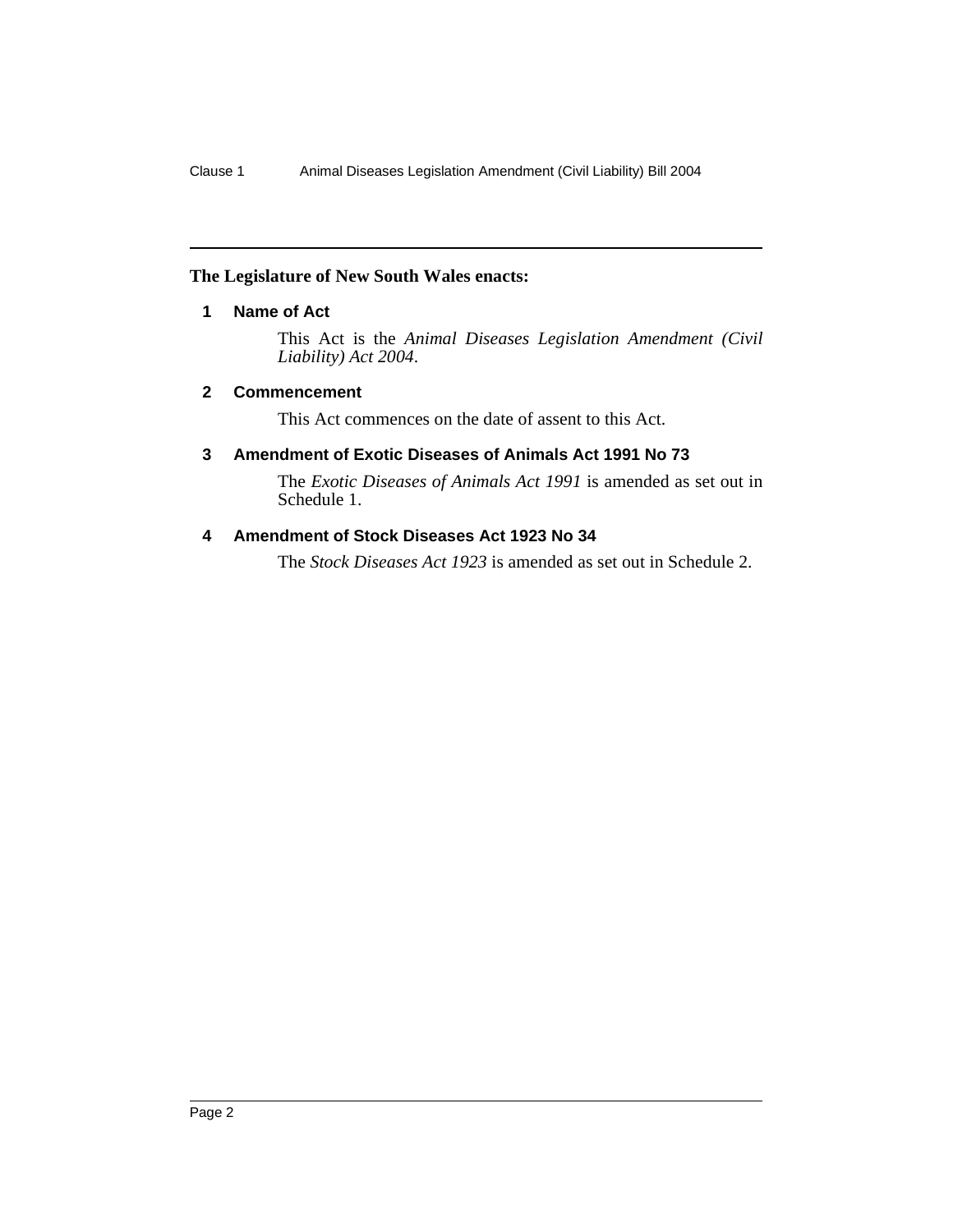Animal Diseases Legislation Amendment (Civil Liability) Bill 2004

Amendment of Exotic Diseases of Animals Act 1991 Schedule 1

## **Schedule 1 Amendment of Exotic Diseases of Animals Act 1991**

(Section 3)

### **Section 75A**

Insert after section 75:

### **75A Exclusion of personal liability for information required to be provided under this Act**

- (1) If a person is required under this Act to provide any information, the provision of that information by the person does not subject the person personally to any action, liability, claim or demand.
- (2) Without limiting subsection (1), a person is required to provide information under this Act if:
	- (a) the person is required to answer a question put to the person under this Act, or
	- (b) the person is required to give a notice or other document under this Act, or
	- (c) the person is required to produce a record or other document under this Act.
- (3) Nothing in this section affects the criminal liability of any person under this Act or any other Act or law.
- (4) This section extends to any information that a person was required to provide under this Act that was provided before the commencement of this section, but does not extend to proceedings in respect of the provision of such information that were brought before that commencement.